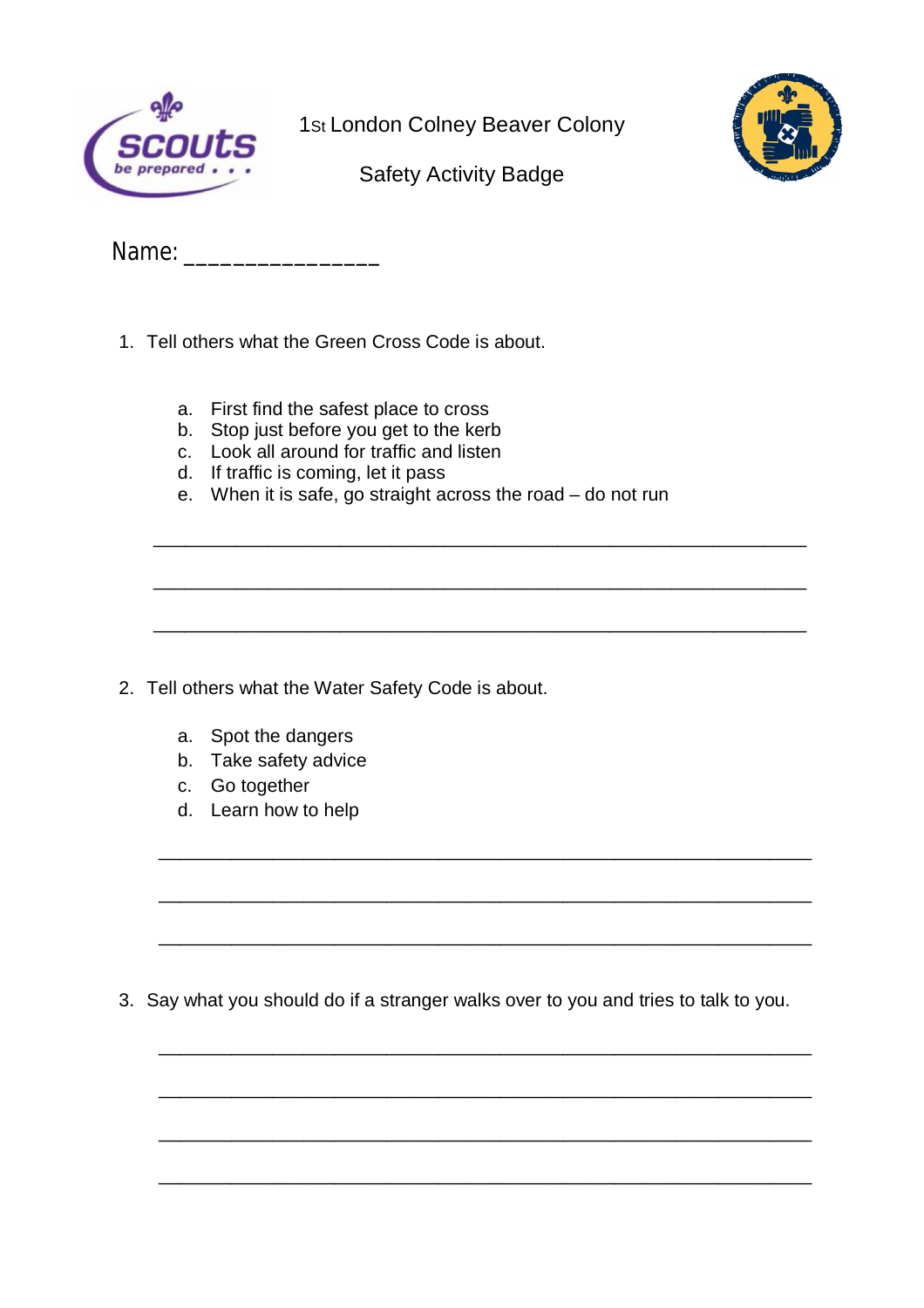4. Point out dangers around the home or at your meeting place.

Draw a picture or list them out below:

5. Tell others what you should do if there is a fire. Talk about what you would do during a fire drill at your meeting place.

\_\_\_\_\_\_\_\_\_\_\_\_\_\_\_\_\_\_\_\_\_\_\_\_\_\_\_\_\_\_\_\_\_\_\_\_\_\_\_\_\_\_\_\_\_\_\_\_\_\_\_\_\_\_\_\_\_\_\_\_\_\_\_

\_\_\_\_\_\_\_\_\_\_\_\_\_\_\_\_\_\_\_\_\_\_\_\_\_\_\_\_\_\_\_\_\_\_\_\_\_\_\_\_\_\_\_\_\_\_\_\_\_\_\_\_\_\_\_\_\_\_\_\_\_\_\_

\_\_\_\_\_\_\_\_\_\_\_\_\_\_\_\_\_\_\_\_\_\_\_\_\_\_\_\_\_\_\_\_\_\_\_\_\_\_\_\_\_\_\_\_\_\_\_\_\_\_\_\_\_\_\_\_\_\_\_\_\_\_\_

\_\_\_\_\_\_\_\_\_\_\_\_\_\_\_\_\_\_\_\_\_\_\_\_\_\_\_\_\_\_\_\_\_\_\_\_\_\_\_\_\_\_\_\_\_\_\_\_\_\_\_\_\_\_\_\_\_\_\_\_\_\_\_

\_\_\_\_\_\_\_\_\_\_\_\_\_\_\_\_\_\_\_\_\_\_\_\_\_\_\_\_\_\_\_\_\_\_\_\_\_\_\_\_\_\_\_\_\_\_\_\_\_\_\_\_\_\_\_\_\_\_\_\_\_\_\_

List down all the things you should don if there is a fire.